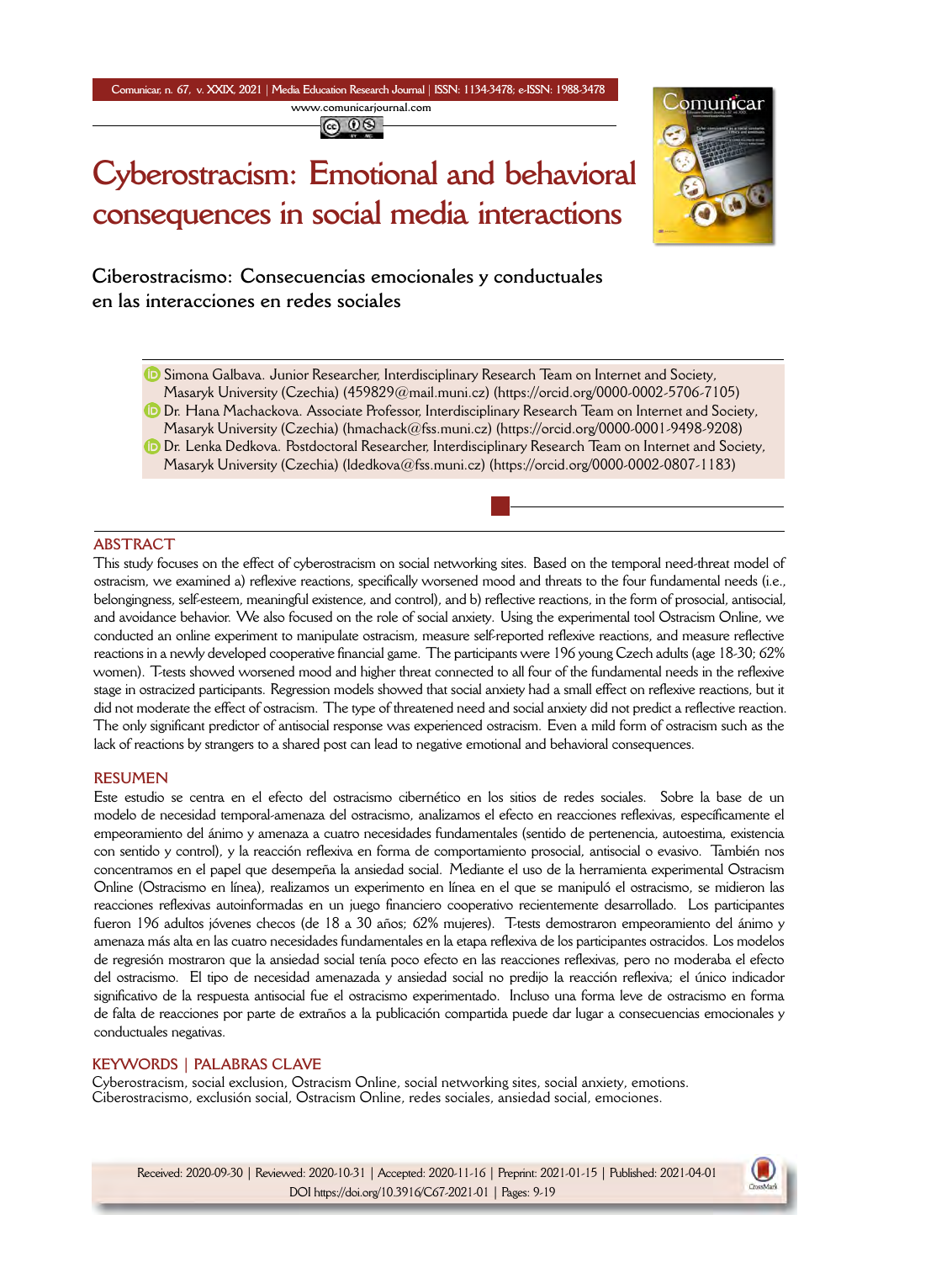# **1. Introduction**

Ostracism is a form of social exclusion in which one is ignored by others and is usually not acquainted with the reasons for such treatment. It is an unpleasant social phenomenon that leads to negative emotional and behavioral consequences, such as a worsened mood, a threat to fundamental needs, and antisocial coping behaviors (Williams, 2009). Since a significant part of today's social interactions happen online (Ryan et al., 2017), people encounter ostracism on the internet, particularly on social networking sites (SNS) and in other online environments that are focused on users' direct interactions (e.g., online discussions, games; Williams et al., 2000). To date, a large portion of research attention has been given to more direct forms of aggression and complex experiences of victimization (Kowalski et al., 2014). However, research which would specifically target this type of negative experience is scarce.

In our study, we intend to enrich current knowledge by focusing on the experience of cyberostracism in young adults. Specifically, we follow the line of research which used the experimental method proposed by Wolf et al. (2015), Ostracism Online (Schneider et al., 2017; Tobin et al., 2018). Moreover, we guide our research by Williams' (2009) temporal need-threat model of ostracism, which predicts the emotional reactions to the experienced ostracism and the behavioral response. By applying the experimental design to simulate the lack of reactions of others on adult participants, we intend to provide more evidence about reactions to cyberostracism. Specifically, we examined the reflexive reactions, like changes in mood and threats to the four fundamental needs, and reflective reactions, like prosocial and antisocial behavior. The study also focused on the role of social anxiety to better understand individual differences in the reactions to ostracism.

#### **1.1. Cyberostracism**

On SNS, ostracism can take the form of ignoring someone in a chat or a comments section (Donate et al., 2017; Tobin et al., 2015). However, people can feel excluded even with milder signs of ostracism, such as by not getting sufficient feedback on a shared post (Schneider et al., 2017; Tobin et al., 2018; Wolf et al., 2015). This often occurs because of the lack of usage of paralinguistic digital affordances (PDA; Hayes et al., 2016); in other words, one-click tools (e.g., a "Like" on Facebook, a "♥" on Instagram) commonly carry the meaning of support or, at least, validation of being noticed (Wohn et al., 2016). It has been shown that PDA acquisition can lead to pleasant feelings of happiness, self-worth, increased self-esteem, and higher satisfaction of the need to belong (Burrow & Rainone, 2017; Reich et al., 2018). Conversely, the lack of a reaction can lead to sadness (Hayes et al., 2016) and, as prior experimental studies have shown, ostracism, even within a group of strangers (Schneider et al., 2017; Tobin et al., 2018; Wolf et al., 2015).

Past research on cyberostracism often used versions of the virtual ball-tossing game called Cyberball (Williams et al., 2000). In it, the ostracized participant plays the game with two or three other online players. After a few initial tosses, they do not receive the ball again. Unfortunately, this situation does not strongly correspond to the current experiences of cyberostracism, especially on social media. For our study, we adapt the method proposed by Wolf et al. (2015) Ostracism Online. Ostracism Online simulates the conditions of getting insufficient feedback for shared content and better aligns with the experiences of cyberostracism. We use this new experimental method to examine the feeling of ostracism in young adults that is invoked by the lack of PDA reactions.

#### **1.2. Temporal need-threat model of ostracism**

Specific reactions to experiences of ostracism are described and explained in a temporal need-threat model of ostracism (Williams, 2009). This model describes the effect of ostracism in three phases: reflexive, reflective, and resignation. The first two phases are described below, the third is not included in our study, because resignation is a reaction that is associated with feelings of alienation, worthlessness, helplessness, and depression after long-term ostracism, which is impossible to study with our experimental design.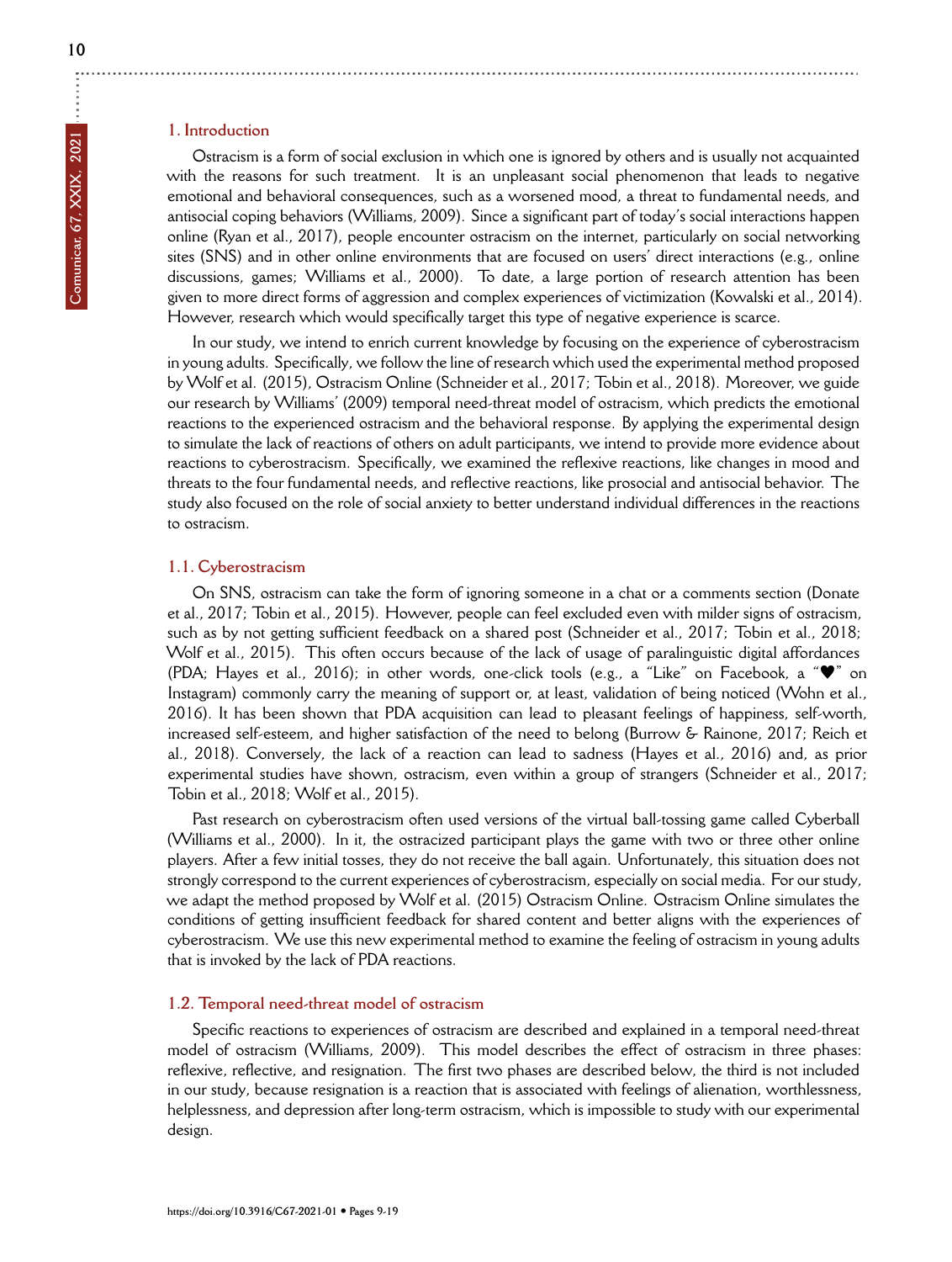**11**

# **1.2.1. Reflexive phase**

The reflexive phase includes the immediate reactions to experienced ostracism, which manifest in a change in mood and a threat to the four fundamental needs: belonging, self-esteem, meaningful existence, and control. From an evolutionary perspective, ostracism and social exclusion might have had a large impact on an individual's chances for survival and reproduction. This probably led to the development of an innate adaptive mechanism to detect even mild signs of ostracism and allow a person to act accordingly (Williams & Wesselmann, 2011). The detection occurs quickly, and it is basically a reflex; it is associated with the experience of social pain that is neuroanatomically similar to the experience of physical pain (Eisenberger et al., 2003). The experience of social pain caused by ostracism manifests in the lower satisfaction of the four human needs: belonging, self-esteem, meaningful existence, and control. Williams (2009) explained that the need to belong is endangered because a person is denied being part of a group or a dual relationship. A lack of awareness of the reasons for such treatment leads to reflections on why they deserved that, which is hurtful for self-esteem (even more than dealing with a specific reason). Ostracism can also lead to an existential threat in the form of the threat to meaningful existence (likened to "social death") and since one does not encounter any reaction and thus cannot solve the situation, one also loses control. The social pain caused by the ostracism is also related to a decrease in positive affect and an increase in negative affect, which includes anxiety, sadness, and anger (Eisenberger et al., 2003; Williams, 2009).

These proposed effects of ostracism have already been examined in experimental studies. However, while Wolf et al. (2015) succeeded in verifying the negative impact on all four needs using the new Ostracism Online method, the subsequent replication by Schneider et al. (2017) failed to verify the effect on a control need. Thus, in our study, we will re-examine the effect of ostracism with the same design; moreover, we will also examine the presumed effect on the decrease in positive affect.

- H1a. Ostracized people will derive lower satisfaction from belonging, self-esteem, control, and meaningful existence than non-ostracized people.
- H1b. Ostracized people will be in a worse mood than non-ostracized people.

#### **1.2.2. Social anxiety**

The original theory states that the reflexive reaction should be resistant to the effects of situational and personality factors. However, based on prior knowledge about the role of social anxiety, we intend to reexamine the possible moderating effects of this personal characteristic. In general, socially anxious people are more afraid of evaluations from others, they quickly register even the slightest signs of rejection, and they tend to interpret unclear situations rather negatively (Miller, 2009). In line with social compensation hypotheses, socially anxious people may even be more vulnerable to a negative online experience because they may have fewer opportunities to compensate for the online experiences with another interaction (Valkenburg & Peter, 2007). Prior studies showed that social anxiety is linked to additional negative online experiences. For instance, McCord et al. (2014) found a strong link between social anxiety and anxiety during interactions on Facebook. Specifically, socially anxious people were worried that they would not receive feedback for a message or a request for friendship, they had greater fear of writing posts on their own or on someone else's wall, and they fretted about commenting on the posts of others. Regarding cyberostracism, Zadro et al. (2006) found that people with higher social anxiety take longer to recover from the experience of ostracism induced by the Cyberball task. Even though the study did not show a moderating effect in the immediate reactions, we take into consideration that Ostracism Online is more personal and socially interactive than the Cyberball task, and that it could, therefore, be more threatening for socially anxious people. Based on these assumptions, we will re-examine the hypothesis that socially anxious people perceive the experience of ostracism as more threatening.

• H2. Ostracized individuals with higher social anxiety will experience lower needs satisfaction.

#### **1.2.3. Reflective reaction**

In the reflective phase, people elaborate and evaluate the episode of ostracism and subsequently apply cognitive and behavioral strategies to proceed toward recovery. According to the need-fortification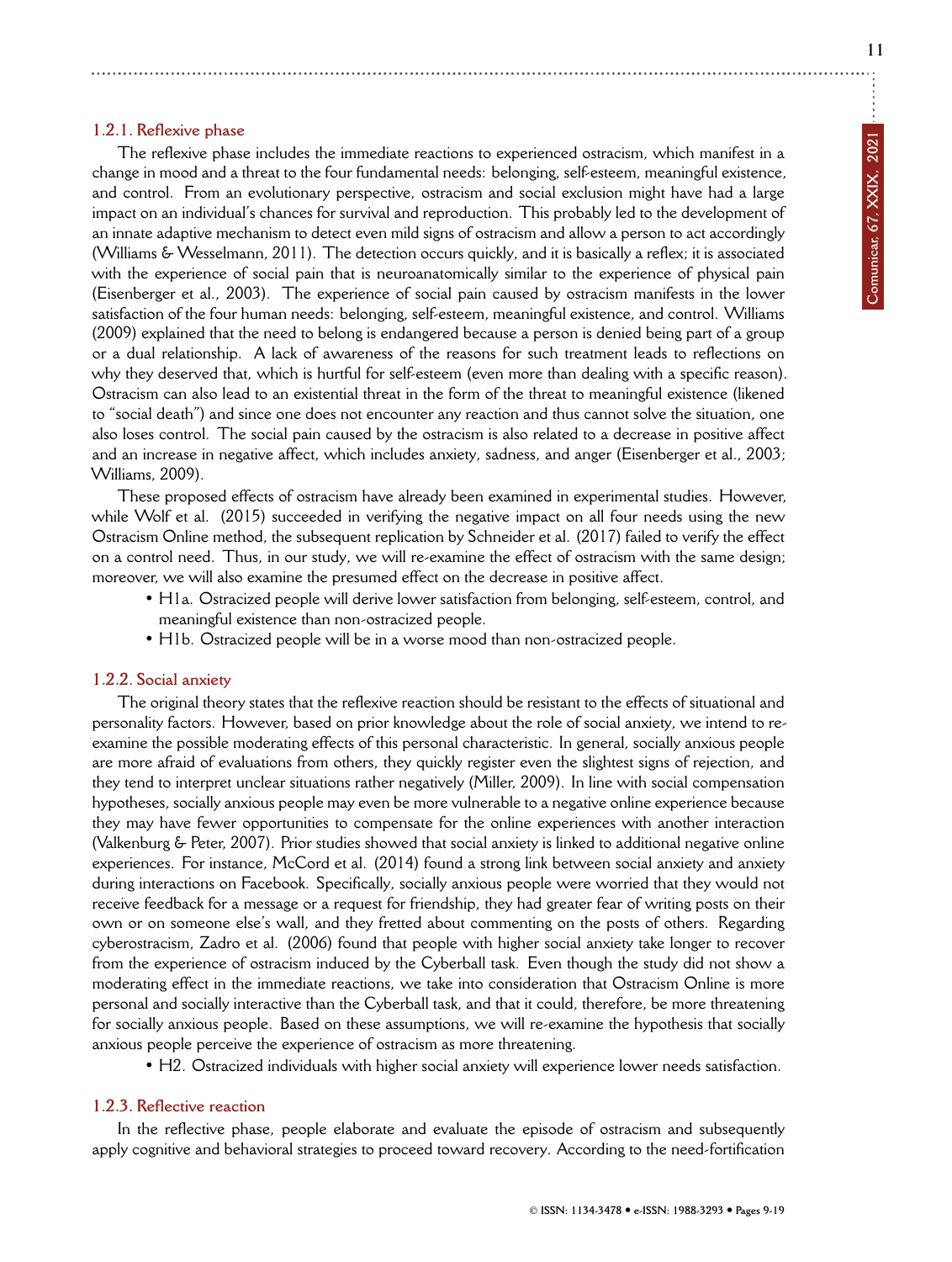hypothesis, people choose behaviors that will strengthen their most threatened needs (Williams, 2009). The model offers two possible responses to recover from the experience of ostracism: prosocial and antisocial. Reacting in a prosocial manner should increase the chances for re-inclusion, which then results in an increase in the satisfaction of belonging and self-esteem. On the other hand, people who are more threatened with respect to the needs for control and meaningful existence should choose an antisocial response, because they tend to provoke a reaction regardless of the possible negative consequences (Williams, 2009).

Wesselmann et al. (2015) stated that ostracized people show more extreme reactions than the other people involved, regardless of whether it is prosocial or antisocial behavior. Most research focuses on each reaction separately, so it can be assumed that ostracized people will be reflected more in any available response in order to fortify at least some needs. In our study, we intend to contribute to this line of research by examining whether the above mentioned dyads of the most threatened needs predict the respective reaction.

- H3a. Ostracized people who are less satisfied in the needs of belonging or self-esteem will tend to choose a prosocial response.
- H3b. Ostracized people who are less satisfied in the needs of meaningful existence or control will tend to choose an antisocial response.

Recently, the evasive reaction was added to the model (Ren et al., 2016). In their study, introversion predicted a higher desire for solitude after experiencing ostracism. We intend to further explore this type of reaction. Though the need-fortification hypothesis does not take this reaction into account –because people with high levels of social anxiety tend to avoid social situations where there is a risk of rejection (Miller, 2009)– we assume that socially anxious people will not want to continue to interact with the group that ostracized them.

• H3c. Ostracized individuals with higher social anxiety will tend to choose an evasive response.

#### **2. Material and methods**

#### **2.1. Participants**

In November 2019, we shared an invitation for participation in this study in Czech universities' Facebook groups. An incentive was a chance to win one of five prizes of approximately 7 $\epsilon$ . Therefore, convenience sampling was used. A total of 671 people entered the study and 246 finished it. The largest attrition occurred during experimental manipulation. Fifty participants were excluded, either based on manipulation checks (adapted from Wolf et al., 2015) or reported technical difficulties. The final sample comprised of 196 participants (62% women) aged 18-30 (M=22.51, SD=2.80); 67% had secondary, 32% tertiary, and 1% primary education. Participants were randomly assigned to one of two experimental conditions. The ostracized condition included 88 participants (45% of the sample). The groups did not significantly differ in gender  $(\chi^2(1)=0.912, p=.339)$ , age (t(194)=0.43, p=.666), nor SNS usage  $(t(194)=1.21, p=.229).$ 

#### **2.2. Procedure and instruments**

Participants were told that the study examined SNS users' online behavior and that they would be asked to complete a questionnaire and contribute to a group task with other online participants. They were assured of their anonymity and their right to quit at any time. Participants provided informed consent by entering the survey. The first part of the study was comprised of questions about demographics, anxiety, positively worded self-esteem items (Rosenberg, 1965) (to alleviate the effect of anxiety items), and a question about their use of SNS. Then they engaged in a group task (section 2.2.1), after which they completed the reflexive need-satisfaction and mood questionnaire, and manipulation checks. Then, participants interacted with the group again in a cooperative financial task (section 2.2.3). To fulfill the aim of the study, the participants were misled to believe that they were interacting with real people. In reality, the other participants and their reactions were pre-programmed, and they differed according to the assigned experimental condition. The manipulation was explained after the survey.

÷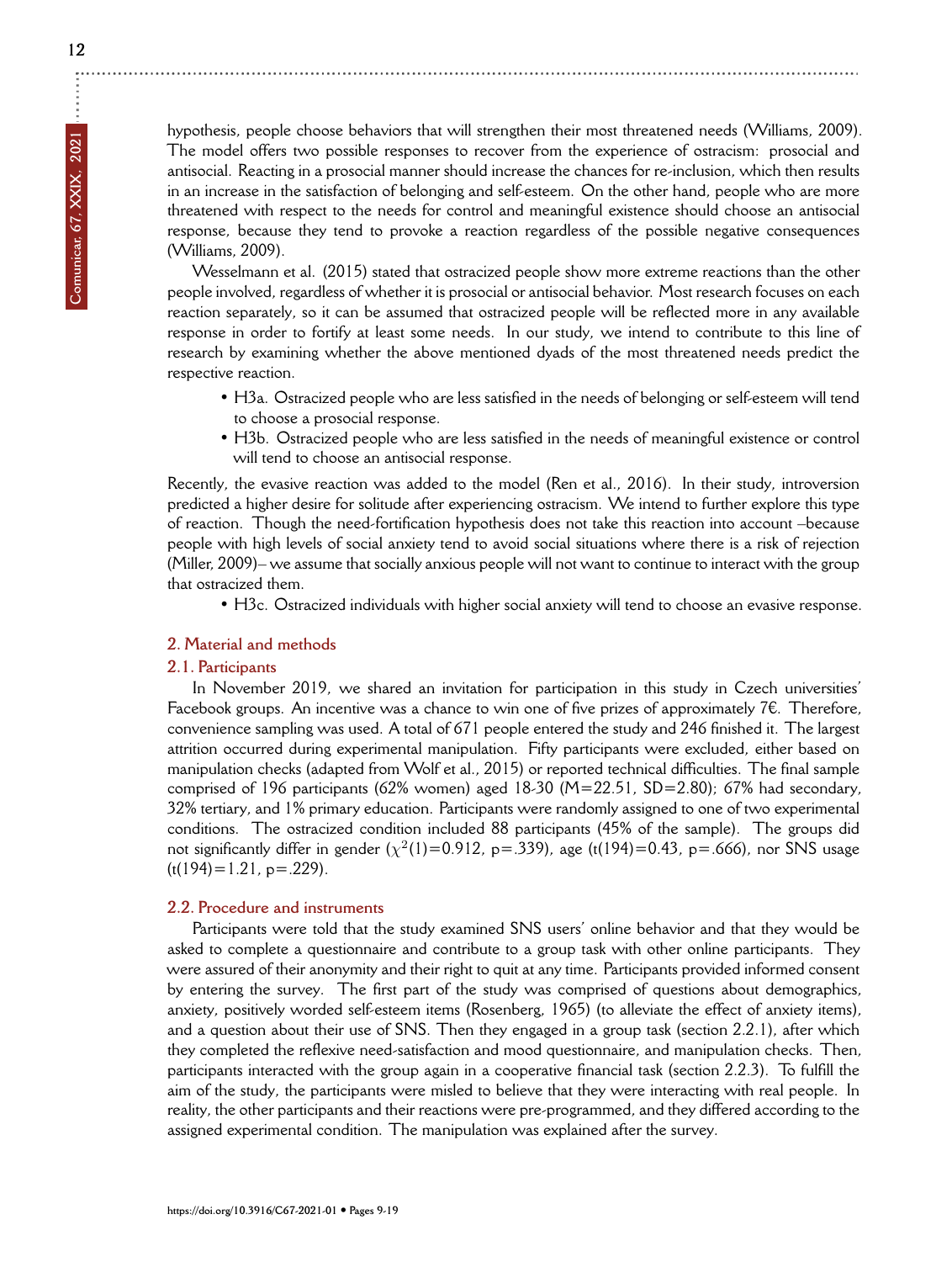**13**

#### **2.2.1. Ostracism**

We adapted Ostracism Online (Wolf et al., 2015) to manipulate the level of ostracism. Participants were told that they had to solve a short group task with other people online. In reality, only the participants were involved in the experiment; the other profiles and reactions were programmed. From the provided options, the participants chose their display name and a profile picture. They also wrote a short text (140-400 characters) to introduce themselves to the group. Then the participants were asked to "meet" the others in a pre-programmed virtual room, where they were to inspect the other profiles and where they could "Like" and receive "Likes" (Figure 1). Participants were instructed that this part would last three minutes, and it was important that they engaged in it. To increase credibility, an animation was used to represent the established connection. Although the experimental procedure was limited in external validity, it overcame the limitations of Cyberball by simulating a situation which can be encountered on social media. Concerning the internal validity, the pre-programmed manipulation and random assignment of experimental conditions could ensure higher internal validity, though online administration limited the overall control of the procedure.





In their original study, Wolf et al. (2015) created 11 pre-programmed profiles and tried to achieve the maximum diversity in terms of age, gender, and race by asking people from different backgrounds to write an introductory paragraph about themselves. In this study, we followed a similar procedure, though only people from the considered population –the users of SNS, aged 18 to 30 ( $n=10$ )– were addressed. They were mostly university students. The descriptions were then revised and piloted in the cognitive interviews (n=5).

In the experiment, a total of nine profiles (including the participant's) were displayed, with the participant's profile in the upper left corner. In both conditions, the pre-programmed members received the same amount of "Likes" (ranging from two to seven). In the experimental condition, the participants received only one "Like" on their profile (i.e., the least amount of "Likes" in a group) and, in the control condition, participants received four "Likes" (i.e., the average amount).

#### **2.2.2. Reflexive reactions**

Belongingness, self-esteem, meaningful existence, and control were measured with the Reflexive Need-Satisfaction Questionnaire (Williams, 2009). The tool assesses four dimensions of the feelings experienced during the manipulation with 20 items and a five-point Likert scale  $(1 = \text{Strongly disagree},$ 5=Strongly agree). CFA in R (*lavaan* package), using UWLS, confirmed the four-dimensional structure. The 19-item model (one item –"I felt I was unable to influence the action of others"– was deleted due to low discrimination) had a satisfactory fit (TLI=.972, CFI=.976, SRMR=.080, RMSEA=.056). The subscales' scores were computed by averaging the answers. Belongingness was measured with five items (e.g., "I felt I belonged to the group"),  $M=3.3$ ,  $SD=0.95$ ,  $\alpha = .842$ . Self-esteem was measured with five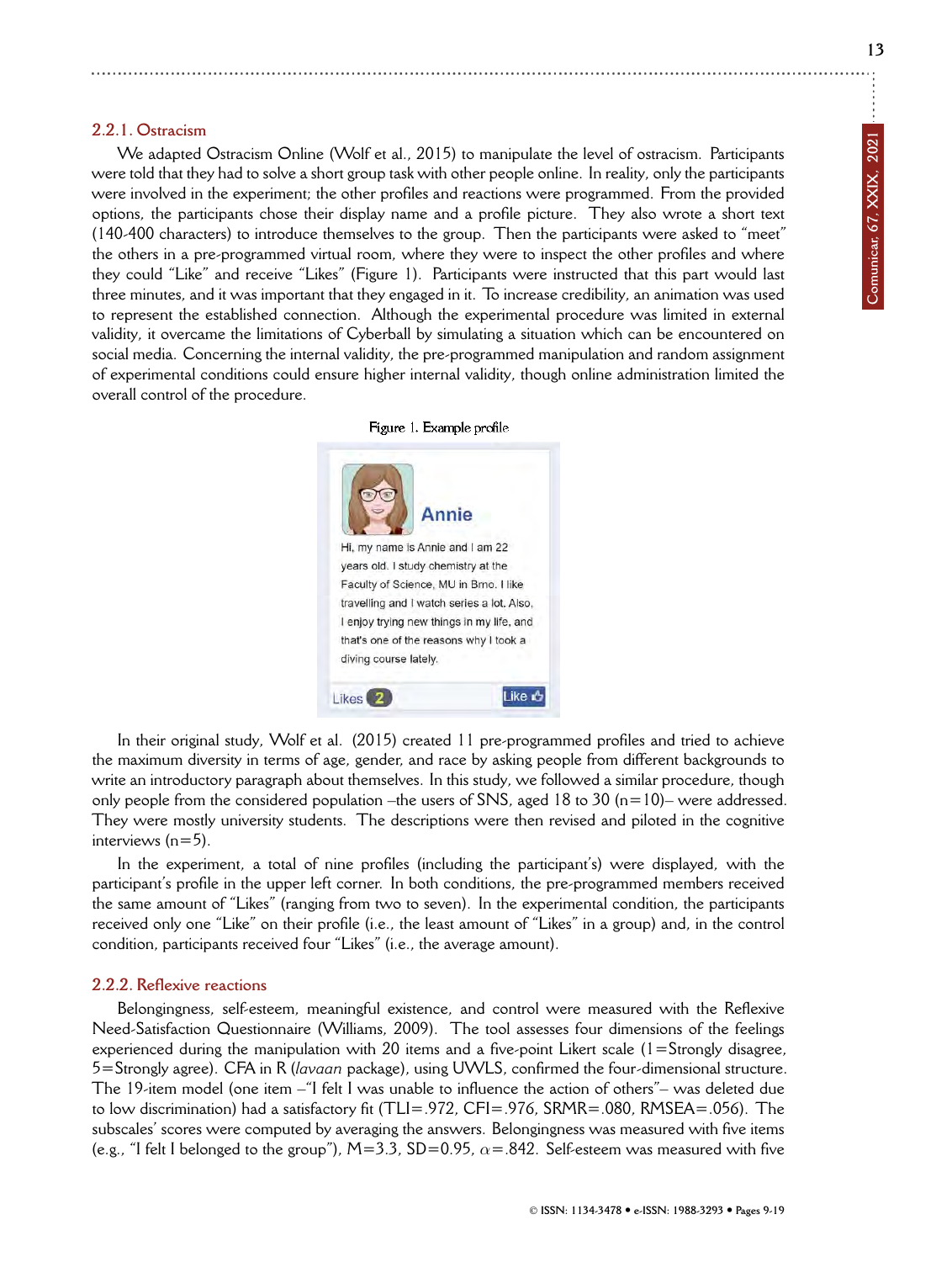$\ddot{\cdot}$ 

items (e.g., "I felt liked"), M=3.0, SD=0.83, *α*=.792. Meaningful existence was measured with 5 items (e.g., "I felt invisible (R)"), M=3.3, SD=0.89,  $\alpha$ =.812. Control was measured with four items (e.g., "I felt powerful"), M=2.5, SD=0.85, *α*=.724.

Mood was measured with four items ("I feel good/friendly/angry/sad") on a five-point Likert scale  $(1=$ Strongly disagree, 5=Strongly agree) adapted from Williams' (2009). The items "angry" and "sad" were reversed, and the final score was computed as an average ( $M=3.94$ , SD=0.88,  $\alpha$ =.827).

# **2.2.3. Reflective reactions**

The second group task was in the form of a cooperative financial game measuring reflective reactions (e.g., prosocial, antisocial, evasive). The task was to collectively manage money in order to maximize the group's overall profit. Participants were told that everyone was randomly assigned a game credit of a different amount. The minimum amount (500CZK – approximately 19 $\epsilon$ ) was required to play the game. The participant received credit of 800CZK. Seven of the pre-programmed players received a sufficient amount of game money (e.g., 500CZK to 1,000CZK). One received only 200CZK; this player then asked the participant for a 300CZK loan, which would allow both to play the game. Refusing the loan meant the other player would not be able to play the game, which strengthened the participant's position in the game.

The participant could respond in three ways. Their response was coded as prosocial when they provided the money (82%), antisocial when they refused the request (16%), and evasive if they chose not to play the game (1.7%). Due to the low prevalence, the evasive response was not included in the analysis and H3c could not be tested. After participants responded to the request, the manipulation was ended, followed by debriefing.

# **2.2.4. Internalization of manipulation**

To verify the effect of ostracization, we included four control items about the internalization of manipulation (Wolf et al., 2015). The first question was: "If we consider that there was an average number of 'Likes' in the group (for example, around four), how would you consider the number of 'Likes' you received?" Participants answered Below average, Around average, or Above average. They generally answered accordingly, 94% of the ostracized group chose the option "below average" and 94% of the nonostracized group chose either "around average" or "above average".

Three other items asked if participants felt ignored, excluded, and if others liked their contribution  $(1=Definitely not, 5=Definitely yes)$ .

#### **2.2.5. Social anxiety**

Social anxiety was measured with the 10-item Short Form of Social Interaction Anxiety Scale (Kupper & Denollet, 2012) (e.g., "I am nervous mixing with people I don't know well") with answers on a fourpoint Likert scales (1=Strongly disagree, 4=Strongly agree). The final score was computed by summing the items (M=23.06, SD=7.38, *α*=.915).

#### **3. Results**

The following analyses were conducted with IBM SPSS Statistics 26. First, we checked the manipulation. The average score across the items measuring internalization of manipulation was used to test the difference between groups. As expected, participants in the experimental condition felt more ignored and excluded (M=3.36, SD=0.87) than the control group (M=1.93, SD=0.64), t(153.65)=  $12.71$ ,  $p < .001$ ,  $d = 1.87$ .

#### **3.1. Reflexive reactions**

To test the hypotheses that ostracized people are more negatively affected in their reflexive reactions (H1a and H1b), we performed a series of independent t-tests. We applied Bonferroni correction to reduce the risk of a Type 1 error in multiple testing; the required p-value to reject the null hypothesis was p<.01. As expected, the satisfaction of all four needs (belongingness, self-esteem, meaningful existence, and control) and mood were lower in the experimental (ostracized) group than in the control group (Table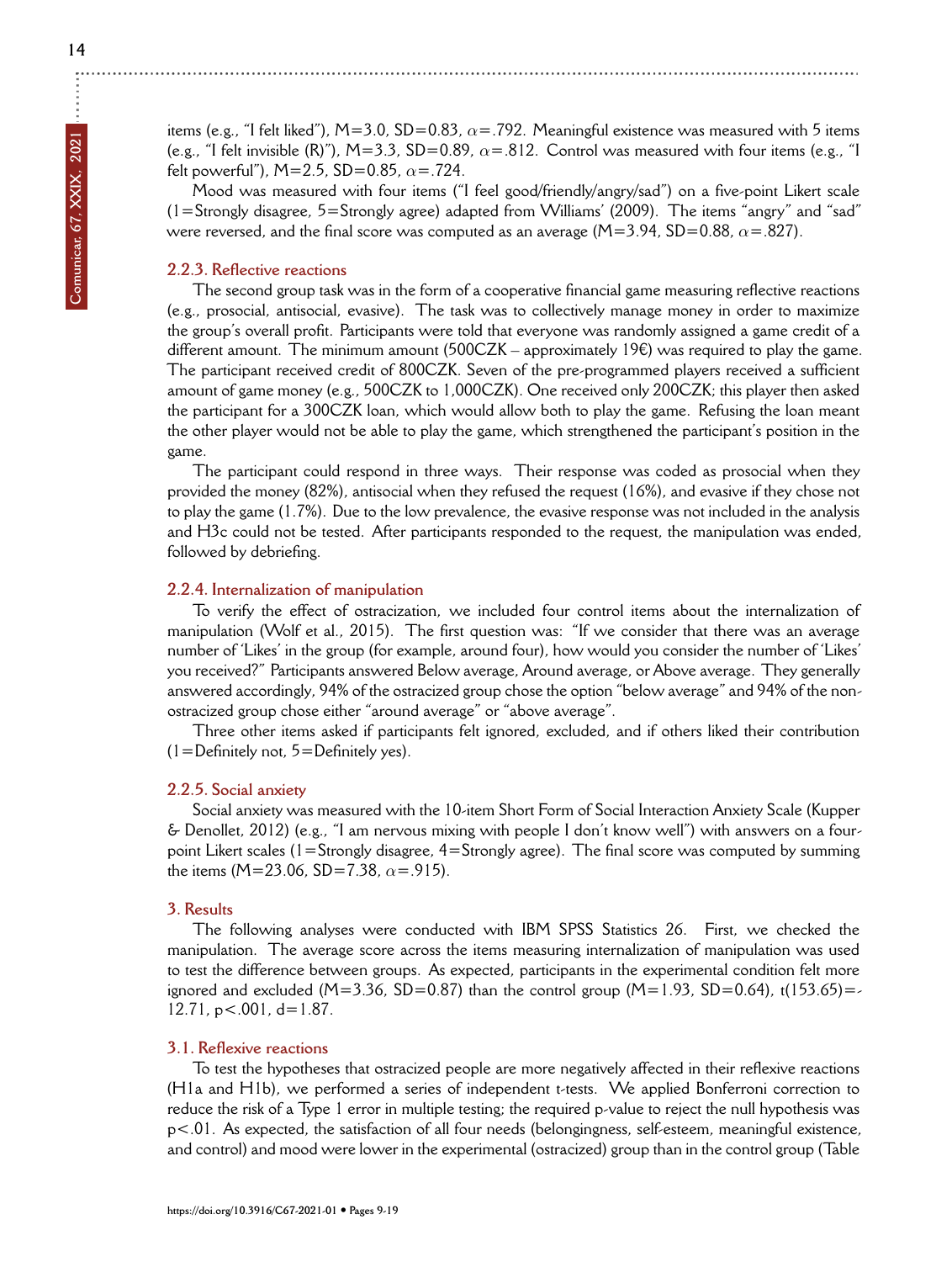Table 1. Independent t-tests of needs satisfaction and mood Inclusion (n=108) Ostracism (n=88) df  $\mathbf{d}$  $\ddot{\phantom{1}}$ p  $\overline{SD}$  $\overline{SD}$  $\overline{M}$  $\overline{M}$  $6.18$  $\frac{1}{5.001}$  $3.64$  $0.83$  $2.87$  $0.91$  $\overline{100}$  $0.88$ **Belongingness** Self-esteem  $3.21$  $0.79$  $2.75$  $0.81$  $4.06$  $193$  $\overline{5.001}$  $0.58$  $2.90$ Meaningful existence<sup>®</sup> 3.63  $0.72$  $0.91$  $6.20$ 164.16  $< .001$  $0.90$  $2.70$  $0.87$  $2.24$  $0.75$ Control  $3.89$ 194  $\overline{5.001}$  $0.56$ Mood  $4.13$  $0.86$  $3.70$  $0.85$  $3.44$ 194  $001$  $0.50$ 

1). The effect sizes ranged between 0.5-0.9, showing moderate to large effects. H1a and H1b were thus supported.

Note. \*Welch's test for unequal variances was used.

# **3.2. Moderation of reflexive reactions**

To test whether social anxiety moderates the relationship between ostracism and reflexive responses (H2), we conducted four hierarchical multiple linear regressions to predict the satisfaction of needs (belongingness, self-esteem, meaningful existence, and control). Control variables (age, gender) were entered in the first step, followed by the experimental condition (second step), social anxiety (third step), and the interaction of the condition and social anxiety (fourth step).

The general pattern of results in the first three steps was similar. Ostracism and social anxiety predicted all four needs negatively. A weak gender effect showed higher self-esteem satisfaction among men. Adding the interaction term did not significantly improve any model (all ∆R *<sup>2</sup> ≤* .06) and the interactions were not significant; hence, H2 was not supported. To interpret the main effects, we present the results of step 3 (i.e., without the interaction; Table 2).

| Table 2. Standardized regression coefficients predicting satisfaction of needs (step 3) |                      |       |             |         |          |                             |           |       |  |  |  |  |  |
|-----------------------------------------------------------------------------------------|----------------------|-------|-------------|---------|----------|-----------------------------|-----------|-------|--|--|--|--|--|
|                                                                                         | <b>Belongingness</b> |       | Self-esteem |         |          | <b>Meaningful existence</b> | Control   |       |  |  |  |  |  |
|                                                                                         |                      |       |             |         |          |                             |           |       |  |  |  |  |  |
| Gender                                                                                  | $-016$               | .810  | .124        | .042    | .100     | .105                        | .081      | .230  |  |  |  |  |  |
| Age                                                                                     | $-0.026$             | .700  | .093        | .127    | .054     | .383                        | .057      | .406  |  |  |  |  |  |
| Ostracism                                                                               | - 415                | < 001 | $-293$      | < 001   | $-421$   | < 001                       | $-273$    | < 001 |  |  |  |  |  |
| Social anxiety                                                                          | $-159$               | .017  | $-.446$     | < 0.001 | $-321$   | < 001                       | $-.241$   | < 001 |  |  |  |  |  |
| $R^2$                                                                                   | .189                 |       | .315        |         | .293     |                             | .145      |       |  |  |  |  |  |
| $\Delta$ R <sup>2</sup> from step 2                                                     | .025                 |       | .194        |         | .101     |                             | .057      |       |  |  |  |  |  |
|                                                                                         | $11.15***$           |       | 21.88***    |         | 19.83*** |                             | $8.08***$ |       |  |  |  |  |  |

Note. \*\*\* p<.001

# **3.3. Reflective reactions**

To test the hypotheses related to the reflective reactions (H3a, H3b), we performed a  $2 \times 2 \times^2$ test of independence on an ostracized subsample. We hypothesized that the participants with the most threatened (least satisfied) inclusionary need would behave prosocially, while those with the most threatened power/provocation need would behave antisocially. We created two groups: a prosocial group comprised of the participant who scored lowest on belongingness or self-esteem; and a provocative group comprised of those who scored lowest on meaningful existence or control. There was no significant association with the reflective reaction ( $\chi^2(1,81)$ =0.003, p=.956, Cramer V=.006), so H3a and H3b were not supported.

These results suggest that there is no direct link between the most threatened need and reaction. To further explore the relationship, we tested whether the reaction was affected by the magnitude of each of the threatened needs. We performed four moderated logistic regressions with the total sample to predict the binary outcome (0=prosocial, 1=antisocial) according to the controls (gender, age) (first step), ostracism (second step), the separate satisfaction of needs (third step), and their interactions (fourth step). Adding the interaction term did not significantly improve any model (all ∆R <sup>2</sup>*<sup>≤</sup>* .013), and the interactions were not significant; thus, for parsimony, we present the results of step 3 (Table 3). The results indicate that the threatened needs did not sufficiently explain why people chose the antisocial response. The only significant result suggests that ostracized people chose the antisocial reaction more often than the control group. However, when testing a model with ostracism as the single predictor, we found that ostracism had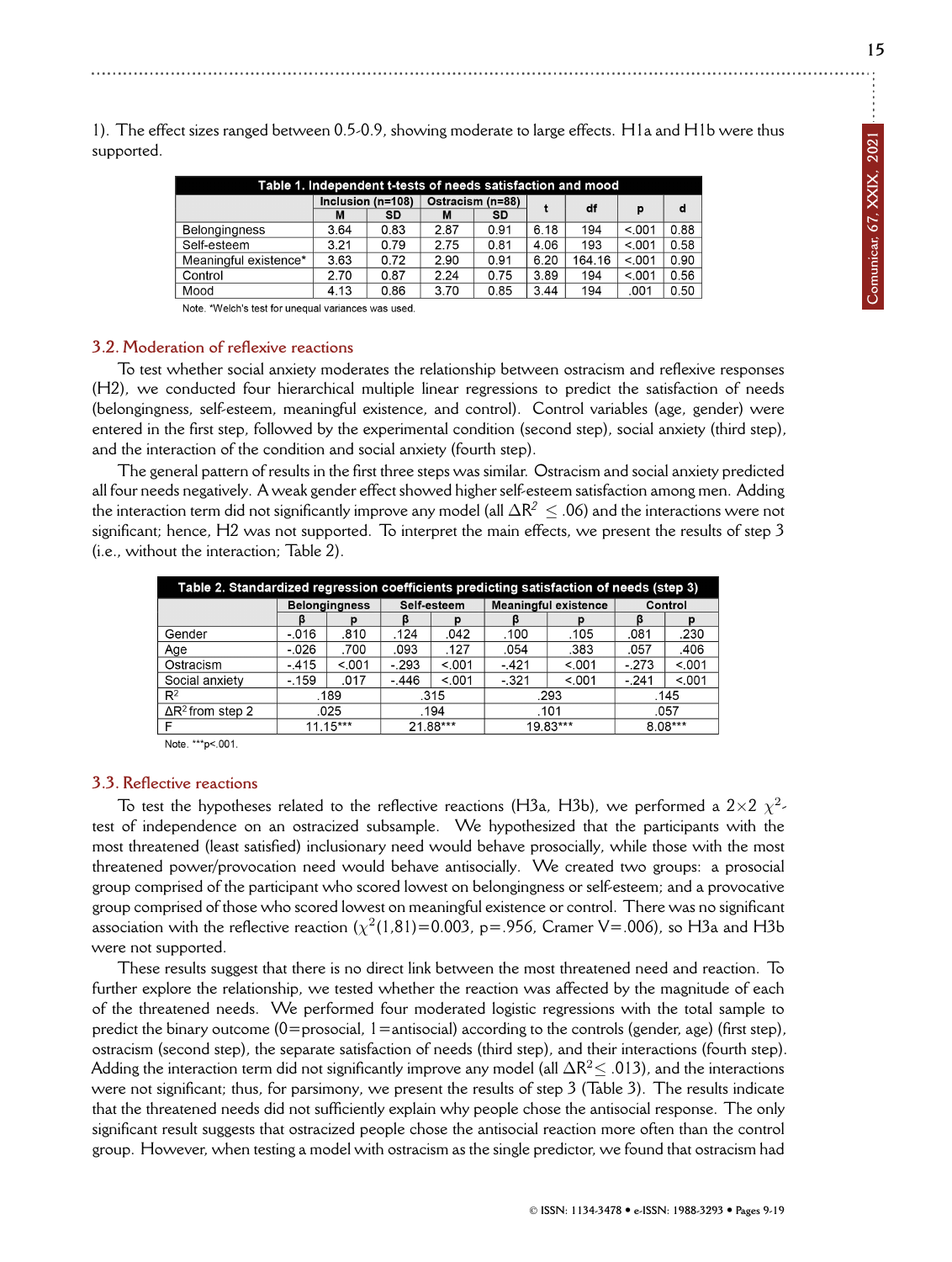|                                                                                                                        | Table 3. Logistic regressions predicting antisocial reflective reaction (step 3)                                       |         |           |          |      |           |               |  |  |
|------------------------------------------------------------------------------------------------------------------------|------------------------------------------------------------------------------------------------------------------------|---------|-----------|----------|------|-----------|---------------|--|--|
| Model                                                                                                                  | Predictor                                                                                                              | b       | <b>SE</b> | Wald(df) | p    | <b>OR</b> | 95% CI (OR)   |  |  |
| 1                                                                                                                      | Gender                                                                                                                 | 0.54    | 0.41      | 1.78(1)  | .182 | 1.72      | 0.77-3.84     |  |  |
|                                                                                                                        | Age                                                                                                                    | 0.1     | 0.07      | 2.05(1)  | .152 | 1.1       | $0.96 - 1.26$ |  |  |
|                                                                                                                        | Ostracism                                                                                                              | 0.86    | 0.44      | 3.88(1)  | .049 | 2.36      | 1.00-5.54     |  |  |
|                                                                                                                        | Belongingness                                                                                                          | $-0.23$ | 0.21      | 1.1(1)   | .295 | 0.8       | $0.52 - 1.22$ |  |  |
|                                                                                                                        | (Constant)                                                                                                             | $-4.52$ | 1.65      | 7.53(1)  | .006 | 0.01      |               |  |  |
| -2LL=160.45, $\chi^2(4)$ =10.34, p=.035, Nagelkerke's R <sup>2</sup> =.090 ( $\Delta$ R <sup>2</sup> from step 2=.009) |                                                                                                                        |         |           |          |      |           |               |  |  |
| 2                                                                                                                      | Gender                                                                                                                 | 0.47    | 0.41      | 1.3(1)   | .254 | 1.6       | $0.71 - 3.56$ |  |  |
|                                                                                                                        | Age                                                                                                                    | 0.08    | 0.07      | 1.38(1)  | .240 | 1.09      | 0.95-1.24     |  |  |
|                                                                                                                        | Ostracism                                                                                                              | 1.11    | 0.43      | 6.81(1)  | .009 | 3.05      | 1.32-7.04     |  |  |
|                                                                                                                        | Self-esteem                                                                                                            | 0.29    | 0.26      | 1.23(1)  | .267 | 1.34      | $0.8 - 2.23$  |  |  |
|                                                                                                                        | (Constant)                                                                                                             | $-4.21$ | 1.64      | 6.54(1)  | .011 | 0.01      |               |  |  |
|                                                                                                                        | -2LL=160.07, $\chi^2(4)$ =10.34, p=.035, Nagelkerke's R <sup>2</sup> =.090 ( $\Delta$ R <sup>2</sup> from step 2=.010) |         |           |          |      |           |               |  |  |
| 3                                                                                                                      | Gender                                                                                                                 | 0.51    | 0.41      | 1.58(1)  | .209 | 1.67      | 0.75-3.72     |  |  |
|                                                                                                                        | Age                                                                                                                    | 0.09    | 0.07      | 1.81(1)  | .178 | 1.1       | $0.96 - 1.26$ |  |  |
|                                                                                                                        | Ostracism                                                                                                              | 1.06    | 0.44      | 5.75(1)  | .017 | 2.88      | 1.21-6.83     |  |  |
|                                                                                                                        | Meaningful existence                                                                                                   | 0.08    | 0.25      | 0.1(1)   | .748 | 1.08      | $0.67 - 1.76$ |  |  |
|                                                                                                                        | (Constant)                                                                                                             | $-4.46$ | 1.65      | 7.34(1)  | .007 | 0.01      |               |  |  |
| -2LL=161.44, $\chi^2(4)$ =9.35, p=.053, Nagelkerke's R <sup>2</sup> =.082 ( $\Delta$ R <sup>2</sup> from step 2=.001)  |                                                                                                                        |         |           |          |      |           |               |  |  |
| $\overline{4}$                                                                                                         | Gender                                                                                                                 | 0.48    | 0.41      | 1.39(1)  | .239 | 1.62      | 0.73-3.62     |  |  |
|                                                                                                                        | Age                                                                                                                    | 0.08    | 0.07      | 1.42(1)  | .233 | 1.09      | $0.95 - 1.24$ |  |  |
|                                                                                                                        | Ostracism                                                                                                              | 1.16    | 0.43      | 7.24(1)  | .007 | 3.2       | 1.37-7.45     |  |  |
|                                                                                                                        | Control                                                                                                                | 0.34    | 0.25      | 1.86(1)  | .173 | 1.4       | 0.86-2.28     |  |  |
|                                                                                                                        | (Constant)                                                                                                             | $-4.27$ | 1.63      | 6.84(1)  | .009 | 0.01      |               |  |  |
|                                                                                                                        | -2LL=159.67, $\chi^2(4)$ =11.12, p=.025, Nagelkerke's R <sup>2</sup> =.097 ( $\Delta$ R <sup>2</sup> from step 2=.016) |         |           |          |      |           |               |  |  |

We also further explored the role of social anxiety as a possible moderator for the relationship between ostracism and antisocial response. We conducted an additional analysis to predict reaction (0=prosocial, 1=antisocial) according to controls (gender, age) (first step), ostracism (second step), social anxiety (third step), and their interaction (fourth step). The final model, including the interaction term, was not significant, -2LL=160.14,  $\chi$ 2(5)=10.65, p=.059 ( $\Delta$ R2 = .006), and neither was the interaction, nor the main effect of the social anxiety. The only significant predictor was, again, ostracism.

# **4. Discussion and conclusion**

The aim of this study was to examine how young people react to the experience of ostracism on social networking sites (SNS) with the experimental method Ostracism Online. Based on the theory of the temporal need-threat model of ostracism (Williams, 2009), we examined user reactions both immediately after the experience of ostracism (i.e., the reflexive phase) and as part of a delayed reaction, when users have had the opportunity to process the situation and give it some meaning (i.e., the reflective phase).

The results show that the experience of ostracism led to a threat to all four needs, and mood. A strong effect was found for the needs related to belonging and meaningful existence, and a moderate effect was found for self-esteem, the need for control, and mood. These findings are consistent with previous research (Williams, 2009; Wolf et al., 2015). Williams (2009) states that in studies of the reflexive response to ostracism, the magnitude of the effect ranges from 1.0 to 2.0. However, that work refers to research on offline ostracism. A meta-analysis of 120 studies that used Cyberball manipulation (Hartgerink et al., 2015) showed an average magnitude of the effect as  $d > |1.4|$ . In our study, the magnitude of the baseline effect was d=0.96 and even a bit smaller for the subscales. It is possible that ostracism in the form of insufficient feedback within an ad hoc-created group on a SNS is slightly less threatening than exclusion in an offline environment. Nevertheless, the effect is still rather strong, and a valid question is whether more real-life conditions, such as students getting together to participate in a group project, would yield an even stronger negative effect.

In the second analysis, we investigated whether the reflexive reaction is moderated by social anxiety. Although a higher level of social anxiety was related to the lower satisfaction of needs, there was no moderation effect on ostracism; thus, our hypothesis was not supported. These results are consistent with

 $\vdots$ 

**Comunicar, 67, XXIX, 2021**

Comunicar, 67, XXIX, 2021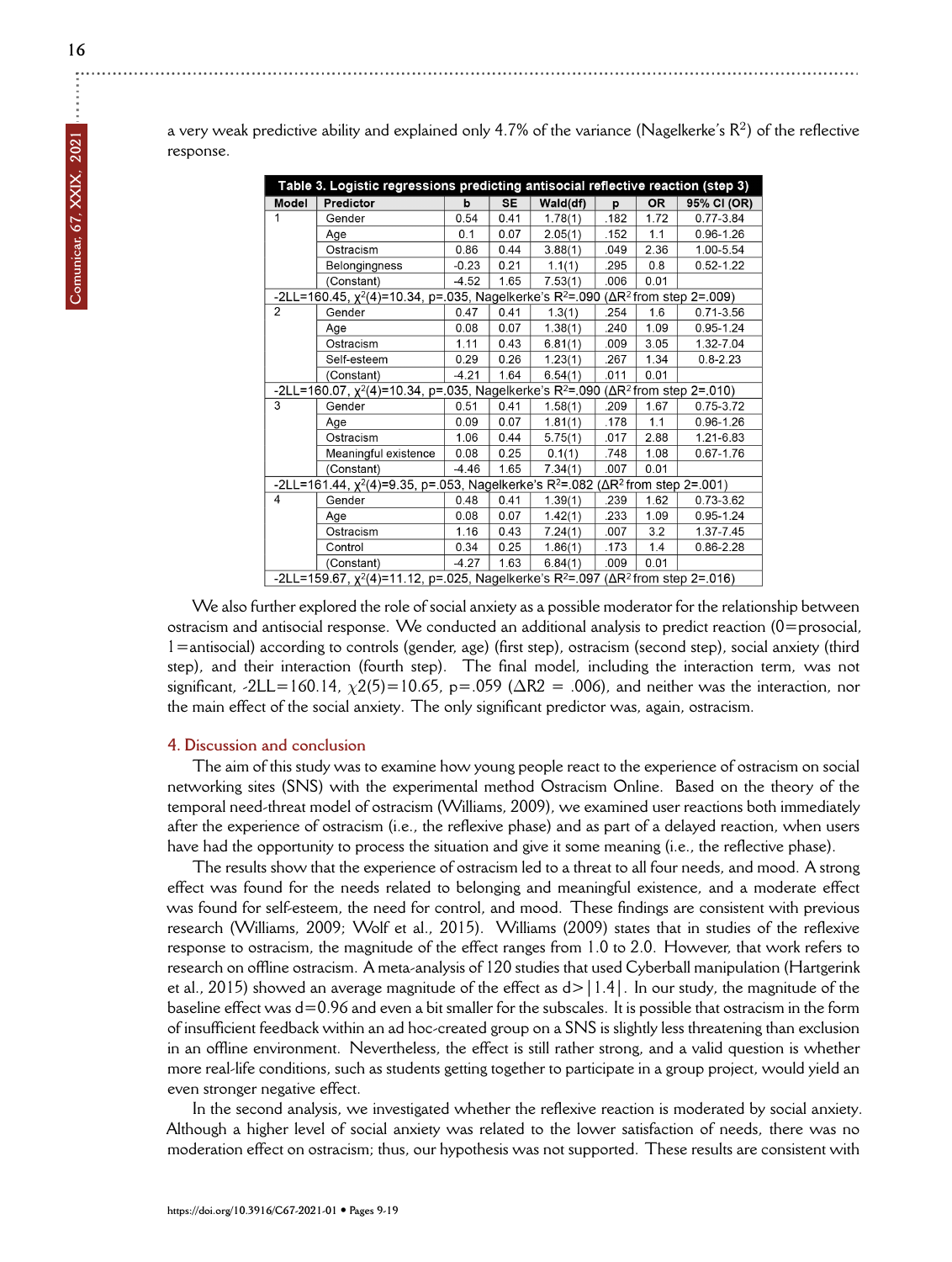the findings of previous research on the reflexive response to ostracism (Schneider et al., 2017; Zadro et al., 2006). This suggests that social anxiety is not a factor which would support the stronger feelings of threat to fundamental needs due to ostracism, even though socially anxious people may be more vulnerable to negative experiences in online communication (McCord et al., 2014). However, it should be noted that participants obtained "Likes" from strangers. Some research suggests that the total number of "Likes" is not as important as who provides the response (Hayes et al., 2018; Scissors et al., 2016). Thus, we suggest that the ostracism of strangers may not be especially threatening to people with social anxiety; nevertheless, further research could focus on whether the reflexive phase is resistant to the moderation of social anxiety if ostracism comes from a friend or a family member.

In the reflective phase, most people chose a prosocial reaction. The rest chose an antisocial reaction and almost no one chose an evasive reaction. These results are consistent with the hypothesis that, if people have the option of re-inclusion, they prefer a prosocial response (Twenge, 2005; Williams & Wesselmann, 2011). However, preference for this response may also be affected by social desirability (van-de-Mortel, 2008). Due to the low proportion of avoidance response, we were limited to a focus on prosocial and antisocial reactions.

We tested whether people who reported the highest threats in the needs to belong and self-esteem would react prosocially, while those most threatened in the needs of meaningful existence and control would react antisocially, as postulated by the need-fortification hypothesis. Our results contradict this hypothesis: there was no association between the most threatened need and the behavioral response. In the follow-up analysis, we further explored if individual needs predicted the antisocial response, but no effect was found. The antisocial response was linked only to the experience of ostracism, so that ostracized people chose the antisocial response more often than the control group. Our interpretation is that the hypothesis that linked the reaction only with specific needs threatened in the reflexive phase may be too simplistic to explain the motives for a particular action. Thus, we believe that in order to explain the preference for an antisocial response, it would be better to focus on the individual differences or situational factors rather than only on the level of the satisfaction of needs during manipulation. We attempted to further explain these reactions by examining the effect of social anxiety; however, no direct or moderating effect was found. Nevertheless, there may be other important moderators to the relationship between ostracism and antisocial response (Ren et al., 2018), such as narcissism (Chester & DeWall, 2016; Twenge & Campbell, 2003), rejection sensitivity (Ayduk et al., 2008), and an additional threat to control.

#### **4.1. Limitations and future research**

Our findings should be interpreted with several limitations in mind. First, though Ostracism Online more adequately represents real-life conditions than Cyberball, the experimental design still suffers from lower ecological validity, which was briefly discussed above. Thus, future research could try to implement procedures that would allow for the examination of the effects of "Likes" from partners from existing social circles (such as classmates). Furthermore, due to the unequal representation of reflective responses, the sample size requirement for moderated logistic regressions increased significantly (Peduzzi et al., 1996), which could have affected the statistical power. Also, the created method (i.e., the cooperative financial task) had some drawbacks and, as a result, we could not include an evasive reaction due to low prevalence. It is possible that the low proportion of this reaction was influenced by its formulation. For future research, we recommend eliminating or changing the evasive response.

# **4.2. Conclusions**

In conclusion, our study shows that even very subtle signs of ostracism upon ad hoc groups on SNS can lead to the lower satisfaction of the needs to belong, self-esteem, meaningful existence, control, and to worsened mood. In addition, the effect of ostracism on needs satisfaction is resistant to the moderation of social anxiety. In the reflective phase, most people choose a prosocial reaction; the rest choose an antisocial reaction; and almost no one chooses the evasive reaction. People in an ostracized condition choose an antisocial response more often than people in a control condition. No other predictors for the antisocial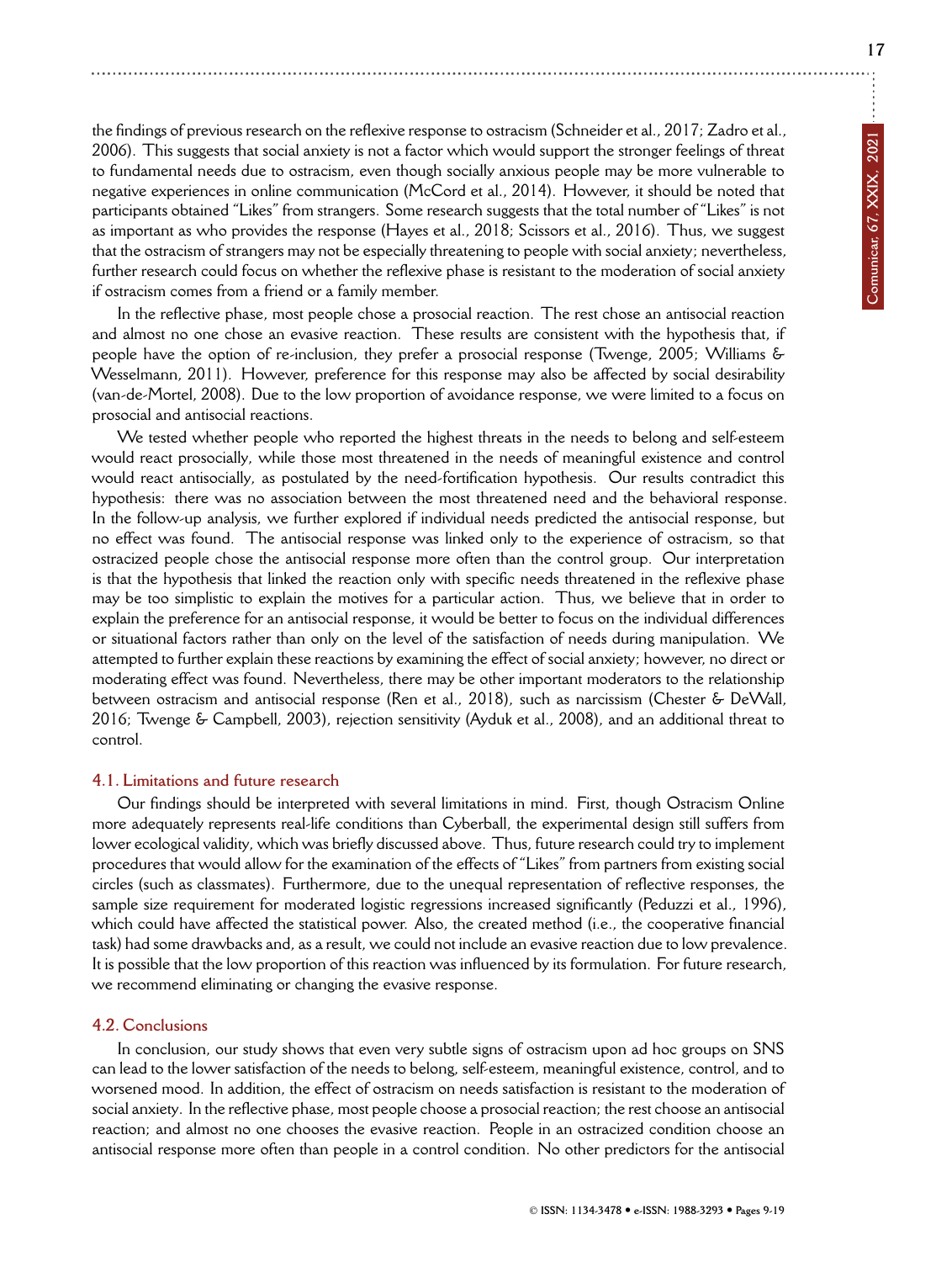**18**

 $\ddot{\cdot}$ 

response were found in this study. Ostracism was manipulated by the small number of reactions to the shared contribution, while these reactions were provided by strangers. Although it is a very subtle and an often-unintentional form of ostracism, the results of this study suggest that, even with this experience, people are partially endangered regarding their psychological well-being. Based on these findings, we can better understand the importance of paralinguistic digital affordances (PDA) in online social interaction and their role in inducing a sense of belonging. We should keep these conclusions in mind, especially at the present time, when a substantial amount of social interactions (including education and work) occur online. Specifically, those who are responsible for guiding and moderating these interactions, such as the teachers of online lessons, should be aware of the possible negative consequences of allowing/using PDA and help students to understand and cope with negative cyberostracism experiences. Unfortunately, ostracism is an experience that is difficult to influence; a better understanding of this phenomenon could help to develop effective coping strategies.

#### **Funding Agency**

This work has received funding from the Czech Science Foundation, project "Modelling the future: Understanding the impact of technology on adolescent's well-being" no. 19-27828X.

#### **References**

Ayduk, Ö., Gyurak, A., & Luerssen, A. (2008). Individual differences in the rejection–aggression link in the hot sauce paradigm: The case of rejection sensitivity. *Journal of Experimental Social Psychology*, *44*(3), 775-782. <https://doi.org/10.1016/j.jesp.2007.07.004>

Burrow, A., & Rainone, N. (2017). How many likes did I get? Purpose moderates links between positive social media feedback and self-esteem. *Journal of Experimental Social Psychology*, *69*, 232-236.<https://doi.org/10.1016/j.jesp.2016.09.005> Chester, D., & DeWall, C. (2016). Sound the alarm: The effect of narcissism on retaliatory aggression is moderated by dACC reactivity to rejection. *Journal of Personality*, *84*(3), 361-368.<https://doi.org/10.1111/jopy.12164>

Donate, A., Marques, L., Lapenta, O., Asthana, M., Amodio, D., & Boggio, P. (2017). Ostracism via virtual chat room—Effects on basic needs, anger and pain. *PLoS ONE*, *12*(9), e0184215.<https://doi.org/10.1371/journal.pone.0184215>

Eisenberger, N., Lieberman, M., & Williams, K. (2003). Does rejection hurt? An fMRI study of social exclusion. *Science*, *302*(5643), 290-292.<https://doi.org/10.1126/science.1089134>

Hartgerink, C., van Beest I., J.M., W., & K.D., W. (2015). The Ordinal Effects of Ostracism: A Meta-Analysis of 120 Cyberball Studies. *PLoS ONE*, *10*(5), e0127002.<https://doi.org/10.1371/journal.pone.0127002>

Hayes, R., Carr, C., & Wohn, D. (2016). One click, many meanings: Interpreting paralinguistic digital affordances in social media. *Journal of Broadcasting & Electronic Media*, *60*(1), 171-187.<https://doi.org/10.1080/08838151.2015.1127248>

Hayes, R., Wesselmann, E., & Carr, C. (2018). When nobody "Likes" you: Perceived ostracism through paralinguistic digital affordances within social media. *Social Media + Society*, *4*(3), 1-2.<https://doi.org/10.1177/2056305118800309>

Kowalski, R., Giumetti, G., Schroeder, A., & Lattanner, M. (2014). Bullying in the digital age: A critical review and meta-analysis of cyberbullying research among youth. *Psychological Bulletin*, *140*(4), 1073-1137.<https://doi.org/10.1037/a0035618>

Kupper, N., & Denollet, J. (2012). Social anxiety in the general population: Introducing abbreviated versions of SIAS and SPS. *Journal of Affective Disorders*, *136*(1-2), 90-98.<https://doi.org/10.1016/j.jad.2011.08.014>

McCord, B., Rodebaugh, T., & Levinson, C. (2014). Facebook: Social uses and anxiety. *Computers in Human Behavior*, *34*, 23-27.<https://doi.org/10.1016/j.chb.2014.01.020>

Miller, R.S. (2009). Social anxiousness, shyness, and embarrassability. In M. R. Leary, & R. H. Hoyle (Eds.), *Handbook of individual differences in social behavior* (pp. 176-191). The Guilford Press.<https://bit.ly/3myP2k4>

Peduzzi, P., Concato, J., Kemper, E., Holford, T., & Feinstein, A. (1996). A simulation study of the number of events per variable in logistic regression analysis. *Journal of Clinical Epidemiology*, *49*(12), 1373-1379. [https://doi.org/10.1016/s0895-4356\(96\)00236-3](https://doi.org/10.1016/s0895-4356(96)00236-3)

Reich, S., Schneider, F., & Heling, L. (2018). Zero Likes - Symbolic interactions and need satisfaction online. *Computers in Human Behavior*, *80*, 97-102.<https://doi.org/10.1016/j.chb.2017.10.043>

Ren, D., Wesselmann, E., & Williams, K. (2018). Hurt people hurt people: Ostracism and aggression. *Current Opinion in Psychology*, *19*, 34-38.<https://doi.org/10.1016/j.copsyc.2017.03.026>

Rosenberg, M. (1965). *Society and the adolescent self-image*. Princeton University Press. <https://doi.org/10.1515/9781400876136>

Ryan, T., Allen, K., Gray, D., & McInerney, D. (2017). How social are social media? A review of online social behaviour and connectedness. *Journal of Relationships Research*, *8*.<https://doi.org/10.1017/jrr.2017.13>

Schneider, F., Zwillich, B., Bindl, M., Hopp, F., Reich, S., & Vorderer, P. (2017). Social media ostracism: The effects of being excluded online. *Computers in Human Behavior*, *73*, 385-393.<https://doi.org/10.1016/j.chb.2017.03.052>

Scissors, L., Burke, M., & Wengrovitz, S. (2016). What's in a Like? Attitudes and behaviors around receiving Likes on Facebook. In *CSCW '16: Proceedings of the 19th ACM Conference on Computer-Supported Cooperative Work & Social Computing* (pp. 1501-1510). ACM.<https://doi.org/10.1145/2818048.2820066>